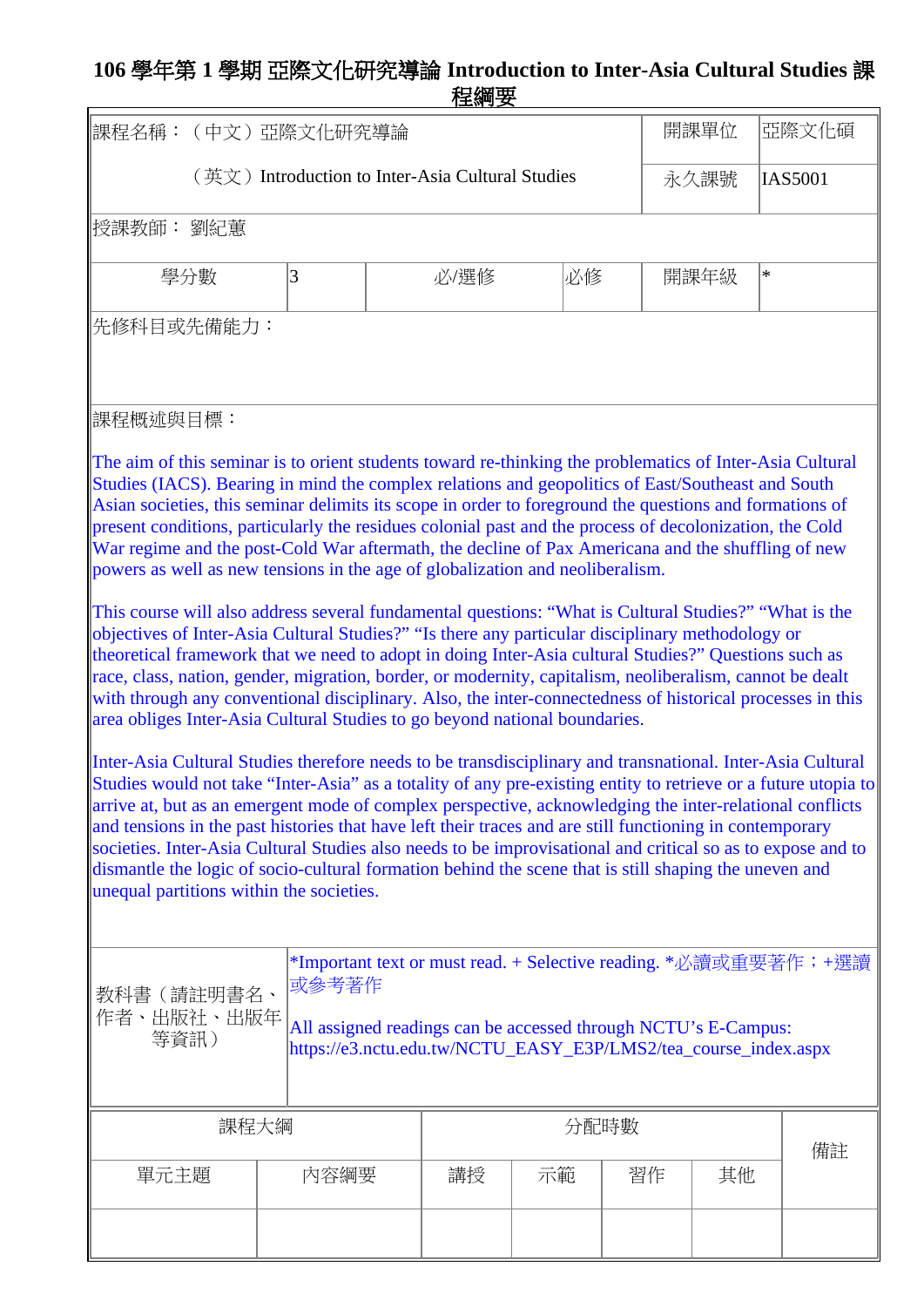## 教學要點概述:

1.學期作業、考試、評量

(1) Students are expected to complete all assigned readings, participate in the discussion, and punctually submit bi-weekly two-page responses, in addition to taking turns to lead and facilitate discussion in the class.

(2) Students can form study groups (3-4 people per group) for the presentation of to lead discussions. The group in charge of the presentation are expected to provide additional materials on contemporary conditions, artistic works and film clips to facilitate the discussion.

(3) Students are required to submit a final project in one of the forms listed below. Final project proposals (1-2 pages to clarify your idea and direction) must be submitted by November 27, 2016 for discussion and approval. The final project is due on January 8, 2018, the last meeting of the class for the oral presentation.

A. a research paper (minimum 10 double-spaced pages) on a chosen topic related to the concerns of the course;

B. a proposal for an activist, collaborative project that applies what you learned in class to social issues, such as an artistic installment, a photo essay, or a documentary;

C. a project proposal with a 3-page statement and an annotated bibliography (20 titles minimum, building toward clarifying a research topic related to the general concerns of this course) with explanations of its rationale (in 3-5 pages).

Bi-Weekly Response: 50% Participation/Discussion: 20% Final Project: 30%

2.教學方法及教學相關配合事項(如助教、網站或圖書及資料庫等)

| 師生晤談   |                                                     |                                 | 排定時間                                                                                                                                                                                                                                                                                                      | 地點 | 連絡方式 |
|--------|-----------------------------------------------------|---------------------------------|-----------------------------------------------------------------------------------------------------------------------------------------------------------------------------------------------------------------------------------------------------------------------------------------------------------|----|------|
|        |                                                     |                                 |                                                                                                                                                                                                                                                                                                           |    |      |
|        | 每週進度表                                               |                                 |                                                                                                                                                                                                                                                                                                           |    |      |
|        |                                                     |                                 |                                                                                                                                                                                                                                                                                                           |    |      |
| 週<br>次 | 上課<br>日期                                            | 課程進度、內容、主題                      |                                                                                                                                                                                                                                                                                                           |    |      |
|        |                                                     |                                 | Introduction: Problematics of Inter-Asia cultural studies                                                                                                                                                                                                                                                 |    |      |
|        | 9/11                                                | A.<br>Internal Coloniality"*    | Kuan-hsing Chen and Beng-Huat Chua, "Introduction: The Inter-Asia Cultural<br>Studies: Movements Project, The Inter-Asia Cultural Studies Reader (2007), 1-5*<br>B. Joyce C.H. Liu. "Civic Society and Contemporary Border Politics: Toward a Critique of<br>C. Chen Chieh-jen. "Realm of Reverberation"+ |    |      |
| 2      | 9/18                                                | <b>Section I Imagining Asia</b> |                                                                                                                                                                                                                                                                                                           |    |      |
|        | Reflections on Teaching Inter-Asia Cultural Studies |                                 |                                                                                                                                                                                                                                                                                                           |    |      |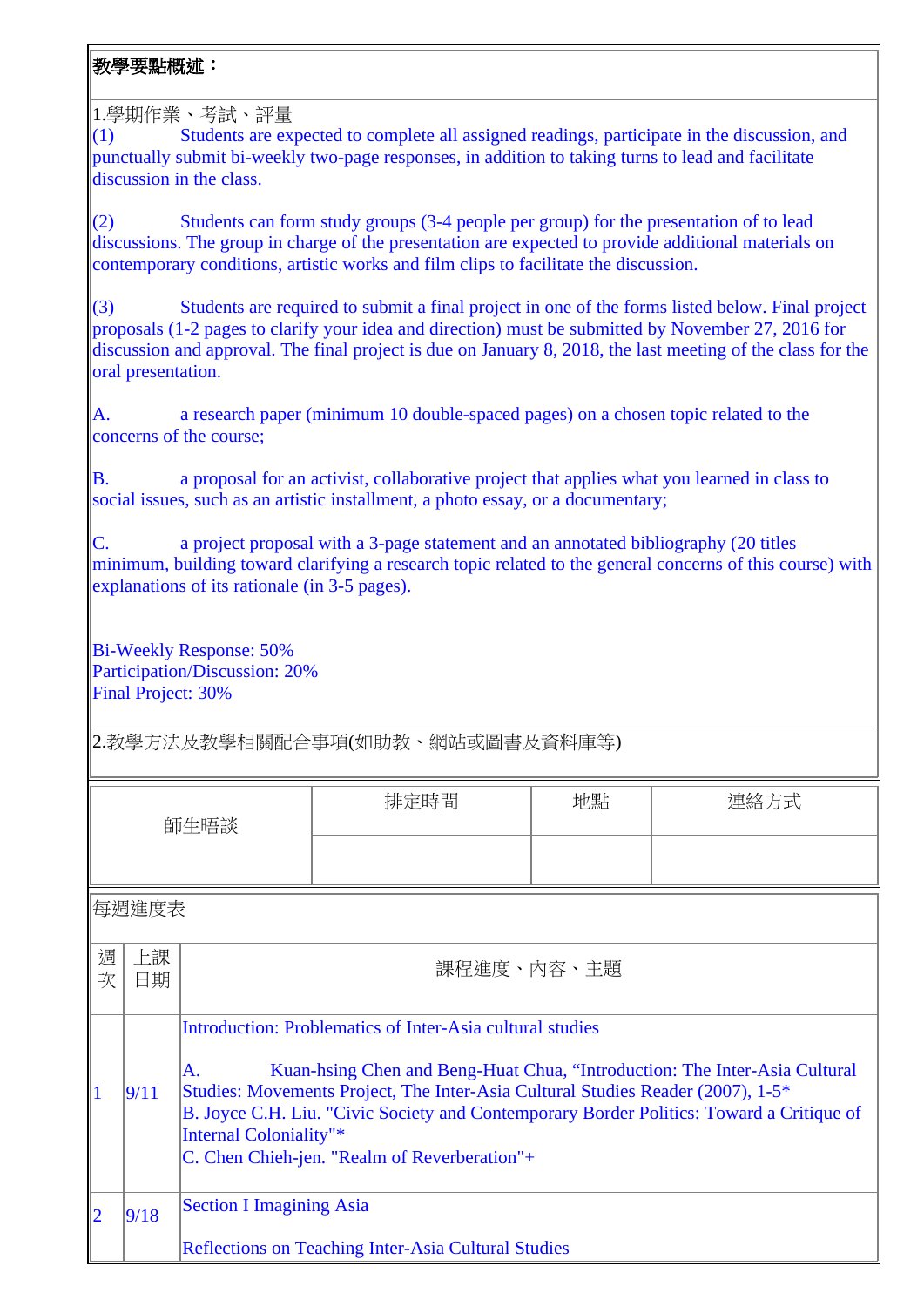|   |       | Tani Barlow, "Region, Cultural Studies, Friends," 236-240*<br>A.<br>Naoki Sakai, "From Area Studies toward Transnational Studies," 265-274*<br><b>B.</b><br>C.<br>Leo Ching, "Inter-Asia Cultural Studies and the De-Colonial Turn," 184-187*<br>Melani Budianta, "Shifting the Geographies of Knowledge," 174-177+<br>D.<br>Larry Grossberg, "On the Political Responsibilities of Cultural Studies," 241-<br>Ε.<br>$247.+$<br>F.<br>Kuan-hsing Chen, "Problems and Problematics of Teaching Cultural Studies in<br>Taiwan," IACS 9.3 (2008): 500-517+                                                                                                                                                                                                                                                                                                                                                                                                                                                                                                                                                                                                         |
|---|-------|-----------------------------------------------------------------------------------------------------------------------------------------------------------------------------------------------------------------------------------------------------------------------------------------------------------------------------------------------------------------------------------------------------------------------------------------------------------------------------------------------------------------------------------------------------------------------------------------------------------------------------------------------------------------------------------------------------------------------------------------------------------------------------------------------------------------------------------------------------------------------------------------------------------------------------------------------------------------------------------------------------------------------------------------------------------------------------------------------------------------------------------------------------------------|
|   |       | Reflections on the Inter-Asia Project                                                                                                                                                                                                                                                                                                                                                                                                                                                                                                                                                                                                                                                                                                                                                                                                                                                                                                                                                                                                                                                                                                                           |
| 3 | 9/25  | Partha Charterjee, "Empire and Nation Revisited," IACS 6.4 (2005): 487-496.*<br>A.<br>Ashis Nandy, "The Idea of South Asia," IACS 6.4 (2005): 541-545.*<br><b>B.</b><br>C.<br>Wang Hui, "The Politics of Imagining Asia," IACS 8.1 (2007): 1-33.*<br>Yingzhen Chen, "What the 'Third World' Means to me," IACS 6.4 (2005): 535-<br>D.<br>$540.+$                                                                                                                                                                                                                                                                                                                                                                                                                                                                                                                                                                                                                                                                                                                                                                                                                |
|   |       | Section II: Cold War Regime and Post-Cold War Conditions                                                                                                                                                                                                                                                                                                                                                                                                                                                                                                                                                                                                                                                                                                                                                                                                                                                                                                                                                                                                                                                                                                        |
|   | 10/2  | <b>Cold War and East/Southeast Asia</b><br>A. Merle C. Ricklefs. "The Cold War in hindsight: local realities and the limits of global<br>power." Cold War Southeast Asia. Ed. By Malcolm H. Murfett. Marshall Cavendish<br>International (Asia), 2012. 322-343.*<br>Garry Rodan and Kevin Hewison. "Neoliberal globalization, conflict and<br><b>B.</b><br>security: New life for authoritarianism in Asia?" Empire and Neoliberalism in Asia. Ed.<br>Vedi R. Hadiz. Routledge, 2006. 105-122.*<br>Wang Chaohua, "A Tale of Two Nationalisms," New Left Review, 32 mar apr<br>C.<br>$2005, 83 - 103. +$<br>Goran Therborn. "The pole and the triangle: US power and the Triangle of the<br>D.<br>Americas, Asia and Europe." Empire and Neoliberalism in Asia. Ed. Vedi R. Hadiz.<br>Routledge, 2006. 23-37.+<br>Charles Horner. "The Third Side of the Triangle: The China-Japan Dimension."<br>Ε.<br>The National Interest. Winter 1996/1997. 23-31.+<br>Ε.<br>Contemporary conditions, artistic works and film clips<br>Invited lecture: Catherine Liu, UC-Irvine—Neoliberalism, the Construction of Choice and<br>the Populist Revolt. $15:00 \sim 17:00$ . |
| 5 | 10/9  | <b>Holiday</b>                                                                                                                                                                                                                                                                                                                                                                                                                                                                                                                                                                                                                                                                                                                                                                                                                                                                                                                                                                                                                                                                                                                                                  |
| 6 | 10/16 | The "Nuclear" Questions<br>Muto Ichiyo, "The Buildup of a Nuclear Armament Capability and the Postwar<br>А.<br>Statehood of Japan: Fukushima and the Genealogy of Nuclear Bombs and Power Plants,"<br>IACS 14.2 (2013): 171-212.*<br>B. Brian P. Farrell, "Alphabet soup and nuclear war: SEATO, China and the Cold War in<br>Southeast Asia," COLD WAR SOUTHEAST ASIA, 81-131.*<br>Annmaria Shimabuku, "Petitioning Subjects," IACS 11.3 (2010): 355-374.+<br>C.<br>Arasaki Moriteru, "Can Okinawa Be the Catalyst for 'Peace' in East Asia,"<br>D.                                                                                                                                                                                                                                                                                                                                                                                                                                                                                                                                                                                                            |

 $\overline{1}$ 

 $\overline{\mathbb{F}}$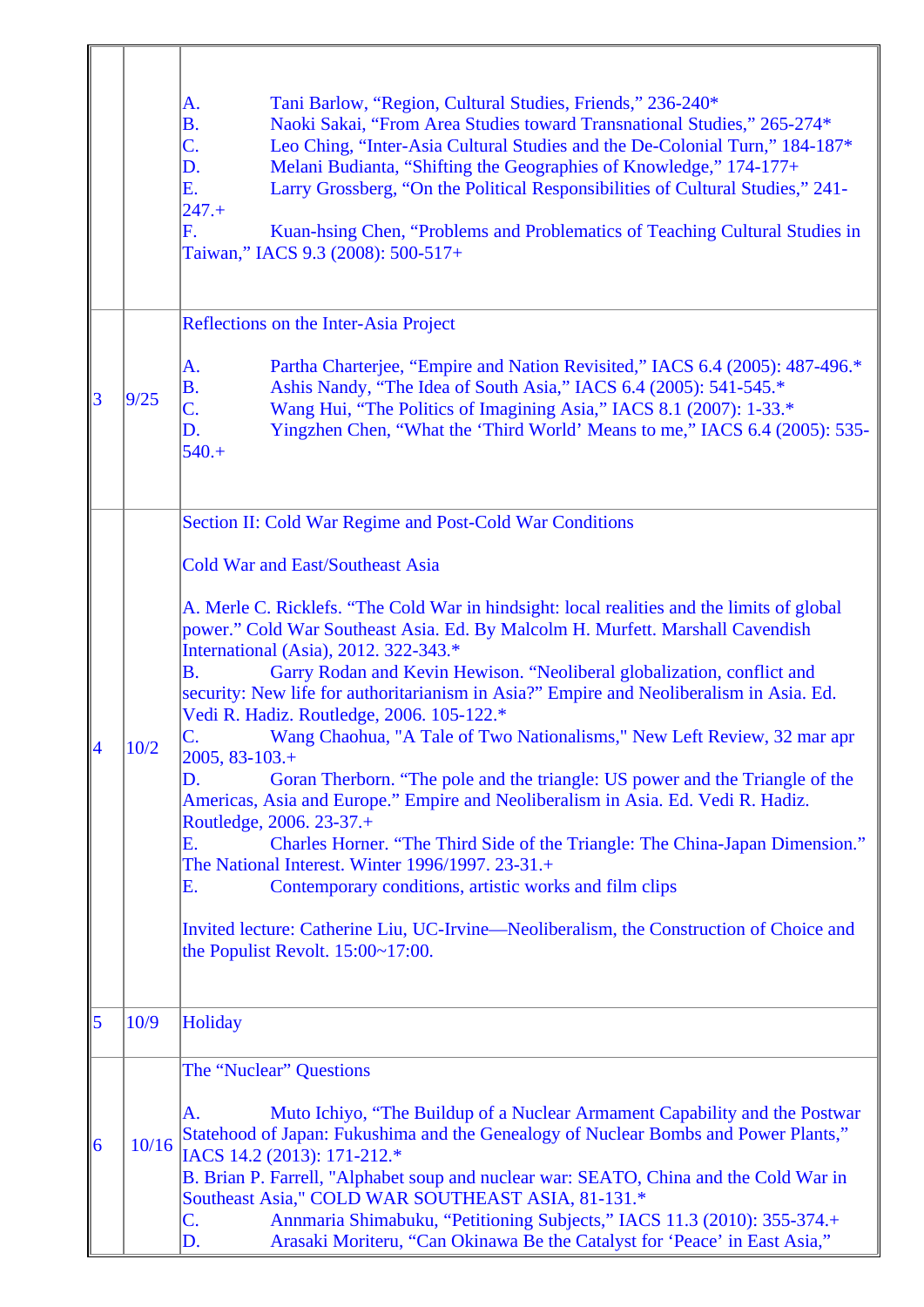|   |       | IACS 15.1 (2014): 43-62.+<br>Contemporary conditions, artistic works and film clips: Okinawa's case<br>Е.                                                                                                                                                                                                                                                                                                                                                                                                                                                                                                                                                                                                                                                                                                                                                                                                                                                                                       |
|---|-------|-------------------------------------------------------------------------------------------------------------------------------------------------------------------------------------------------------------------------------------------------------------------------------------------------------------------------------------------------------------------------------------------------------------------------------------------------------------------------------------------------------------------------------------------------------------------------------------------------------------------------------------------------------------------------------------------------------------------------------------------------------------------------------------------------------------------------------------------------------------------------------------------------------------------------------------------------------------------------------------------------|
|   |       | <b>Cold War Containment and American Influences</b>                                                                                                                                                                                                                                                                                                                                                                                                                                                                                                                                                                                                                                                                                                                                                                                                                                                                                                                                             |
| 7 |       | David Harvey, "All About Oil" & "How America's Power Grew," Mew<br>А.<br>Imperialism, 1-86.*<br>B.<br>Shunya Yoshimi, "'America' as Desire and Violence: Americanization in<br>10/23 Postwar Japan and Asia during the Cold War," IACS 4.3 (2003): 433-450.*<br>Ai Lin Chua, "Singapore's 'Cinema Age' of the 1930s" IACS 13.4 (2012): 592-<br>C.<br>$604. +$<br>D. Allen Chun, "The Americanization of Pop Culture in Asia" IACS 13.4 (2012): 495-506+<br>Contemporary conditions, artistic works and film clips: Taiwan's case<br>E.                                                                                                                                                                                                                                                                                                                                                                                                                                                          |
|   |       | Hong Kong in the Post-War and the Postcolonial Age                                                                                                                                                                                                                                                                                                                                                                                                                                                                                                                                                                                                                                                                                                                                                                                                                                                                                                                                              |
| 8 | 10/30 | Ackbar Abbas, "Introduction: Culture in a Space of Disappearance." Hong<br>А.<br>Kong: Culture and the Politics of Disappearance. University of Minnesota, 1997. 1-15.*<br>LAW Wing Sang. "Cultural Cold War and the Diasporic Nation." Collaborative<br><b>B.</b><br>Colonial Power: The Making of the Hong Kong Chinese. Hong Kong University Press,<br>2009. 131-148.*<br>C.<br><b>Background Documentary +</b><br>One Country, Two Systems 一國兩制: https://www.youtube.com/watch?v=4R-<br>i.<br>ZVz4cc_Y<br>ii.<br>June Fourth Movement 六四事件: https://www.youtube.com/watch?<br>v=q7jdjgtZpIM<br>1997 Reunification 97 回<br>iii.<br>歸: http://v.youku.com/v_show/id_XNTI5NTY2ODQ=.html?f=2628887<br>Basic Law, item 23, 基本法 23<br>iv.<br>條: http://v.youku.com/v_show/id_XNTI5NTY4MjA=.html?f=2628887<br>Contemporary conditions, artistic works and film clips: Hong Kong's case<br>$\mathbb{D}$ .<br><b>Extended reference:+</b><br>$\subset$<br>Fruit Chen 陳果: The Longest Summer《去年煙花特別多》 |
|   |       | (1998) http://v.youku.com/v_show/id_XMjcwMTQwNzY=.html<br>$\subset$<br>古天樂:《黑社會 2:以和為貴》(Election)<br>(2006)http://v.youku.com/v_show/id_XNTAwNzY3NTY=.html<br>€<br><b>Historical background:</b><br>Hong Kong 1967 Leftist Riot 六七暴動: https://www.youtube.com/watch?                                                                                                                                                                                                                                                                                                                                                                                                                                                                                                                                                                                                                                                                                                                            |
|   |       | v=IpX2sdyODRM<br>The Big Escape 大逃港: https://www.youtube.com/watch?v=mvBK2PLdm9Q<br><b>Refugees from Vietnam 越南難</b><br>民: http://v.youku.com/v_show/id_XNTI5NTYyNDQ=.html?f=2628887                                                                                                                                                                                                                                                                                                                                                                                                                                                                                                                                                                                                                                                                                                                                                                                                            |
|   |       |                                                                                                                                                                                                                                                                                                                                                                                                                                                                                                                                                                                                                                                                                                                                                                                                                                                                                                                                                                                                 |
| 9 | 11/6  | Post-revolution China and Neoliberalism I<br>Wang Hui, The End of the Revolution, 3-66.*<br>A.<br>B. Jorn Dosch. "Managing Security in ASEAN-China Relations: Liberal Peach of                                                                                                                                                                                                                                                                                                                                                                                                                                                                                                                                                                                                                                                                                                                                                                                                                  |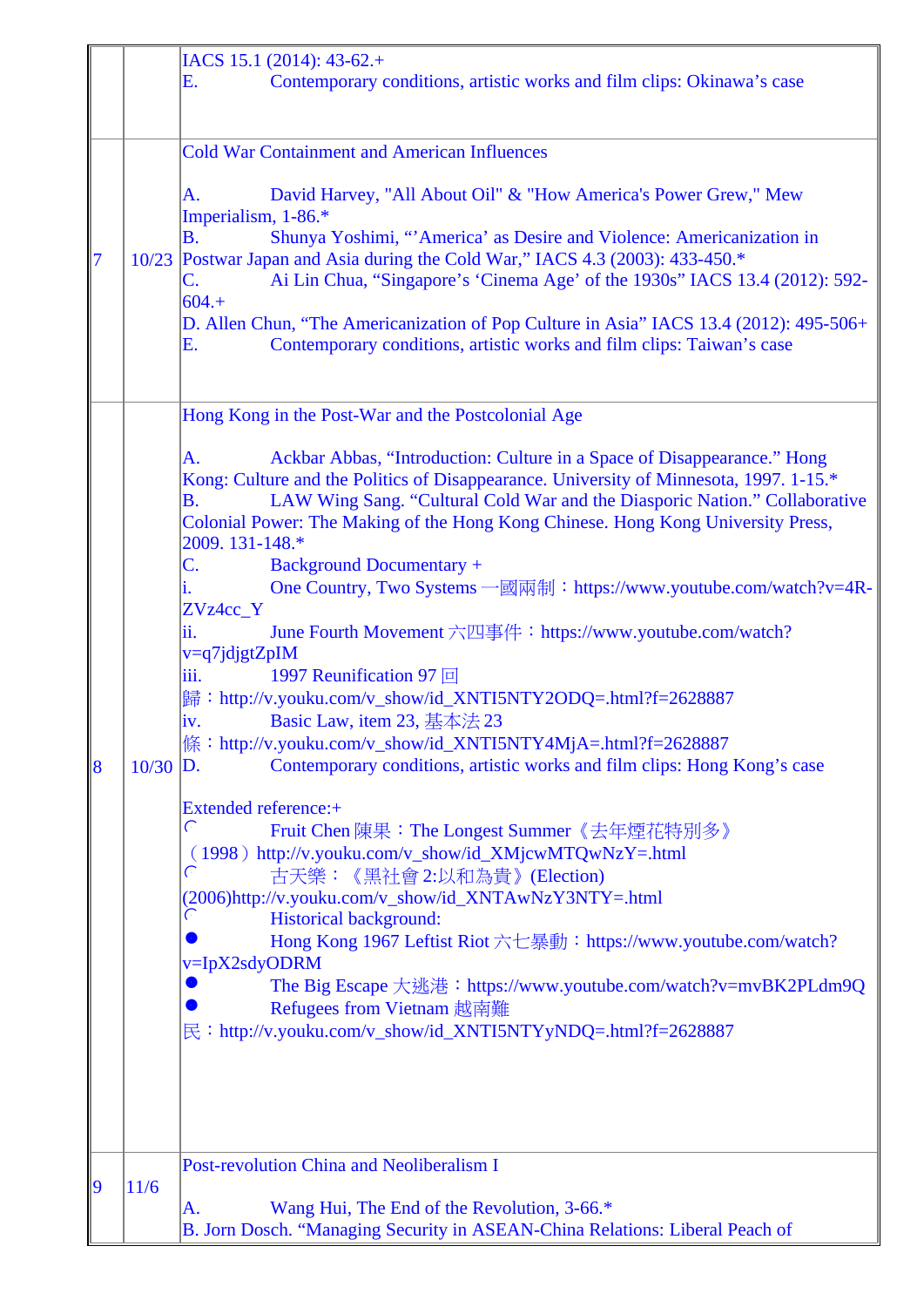|    |       | Hegemonic Stability." Asian Perspective. Vol. 31, No. 1. 2007. 210-236.*<br>Hongying Wang. "The Asian financial crisis and financial reforms in China."<br>$\mathsf{C}.$ |
|----|-------|--------------------------------------------------------------------------------------------------------------------------------------------------------------------------|
|    |       | The Pacific Review. Vol. 12. No. 4. 1999: 537-556.*                                                                                                                      |
|    |       | D. Vogel, DengXiaoping Transformation Of China, chaps. 13-24, 305-591 personal                                                                                           |
|    |       | selections+<br>Ε.<br>Odd Arne Westad. "China and Southeast Asia." Restless Empire: China and the<br>World Since 1750. New York: Basic Books, 2012. 16-20.+               |
|    |       | F. Joyce C. H. Liu, "Pax Sinica ond the Lure of Confucianism: Coloniality<br>of Sepistemology Cand the Question of Border Thinking"+                                     |
|    |       | JIA Zhangke, A Touch of Sin. 賈樟柯, 《天注定》<br>G.                                                                                                                            |
|    |       | (2013) http://www.dailymotion.com/video/x2ued4q +                                                                                                                        |
|    |       | WANG Bin, West of the Tracks 王兵, 《鐵西區》 (2003) 第一<br>Η.                                                                                                                   |
|    |       | 部 http://v.youku.com/v_show/id_XMTU2ODQ1MDA4.html+<br>Peter Chan, dir. American Dreams in China 陳可辛《海闊天空》(2013) http://<br>Ι.                                            |
|    |       | www.le.com/ptv/vplay/2038224.html+                                                                                                                                       |
|    |       | Contemporary conditions, artistic works and film clips: China's case<br>J.                                                                                               |
|    |       |                                                                                                                                                                          |
| 10 |       | 11/13 Reeding week                                                                                                                                                       |
|    |       | State Violence & Memories of the Left                                                                                                                                    |
|    |       | Vedi R. Hadiz, "The Left and Indonesia's 1960s," IACS 7.4 (2006): 554-569.*<br>A.                                                                                        |
|    |       | <b>B.</b><br>Sanjay Seth, "From Maoism to Postcolonialism: The Indian 'Sixties,' and                                                                                     |
|    |       | Beyond," IACS 7.4 (2006): 589-605*<br>$C_{\cdot}$                                                                                                                        |
|    |       | Ngoi Guat Peng, "The Historical Discourse on the Malay Communists and Its<br>Limitation," IACS 16.1 (2015): 67-84.*                                                      |
|    |       | D. Giles Ji Ungpakorn, "The Impact of the Thai Sixties on the People's Movement Today,"                                                                                  |
| 11 |       | 11/20 IACS 7.4 (2006): 571-588.+                                                                                                                                         |
|    |       | Kim Seong-Nae, "Mourning Korean Modernity in the Memory of the Cheju<br>Е.<br>April Third Incident," IACS 1.3 (2000): 461-476.+                                          |
|    |       | F. Chen Yingzhen, "Literary Reportage: When Red Stars Fall into Qigulin                                                                                                  |
|    |       | Mountains," IACS 15.3 (2014): 347-378.+                                                                                                                                  |
|    |       | The Act of Killing, Joshua Oppenheimer $\bigcirc$ and co-directed by Christine Cynn.<br>D.<br>https://www.youtube.com/watch?v=3tILiqotj7Y +                              |
|    |       | Contemporary conditions, artistic works and film clips<br>Ε.                                                                                                             |
|    |       |                                                                                                                                                                          |
|    |       | Gender Inequality a never-ending process in large parts of Indian society                                                                                                |
|    |       |                                                                                                                                                                          |
|    |       | Documentaries*<br>A.<br>$\subset$<br>Gulabi Gang: A 2014 documentary that revolves around the vigilante group and                                                        |
|    |       | its leader who fight against oppression of women.                                                                                                                        |
|    |       | ∈<br>The World before Her: A 2012 documentary that throws light on the complexity                                                                                        |
|    |       | of the country by juxtaposing the regimes of the Miss India pageant and a Hindu national                                                                                 |
| 12 | 11/27 | camp for young girls.<br>Mango Girls: A 2013 documentary that focuses on the village of Dharhara that                                                                    |
|    |       | plants ten mango trees every time a girl is born.                                                                                                                        |
|    |       | Nirmala Banerjee. (2017). Feminism at the Crossroads; where do we go from<br><b>B.</b>                                                                                   |
|    |       | here? Sage Publications.*<br>Nandita Shukla Singh (2008). "Higher Education for Women in India-choices<br>C.                                                             |
|    |       | and challenges." Forum on Public Policy: A Journal of the Oxford Round Table, Spring                                                                                     |
|    |       | 2008.*                                                                                                                                                                   |
|    |       | <b>Extended reference:+</b>                                                                                                                                              |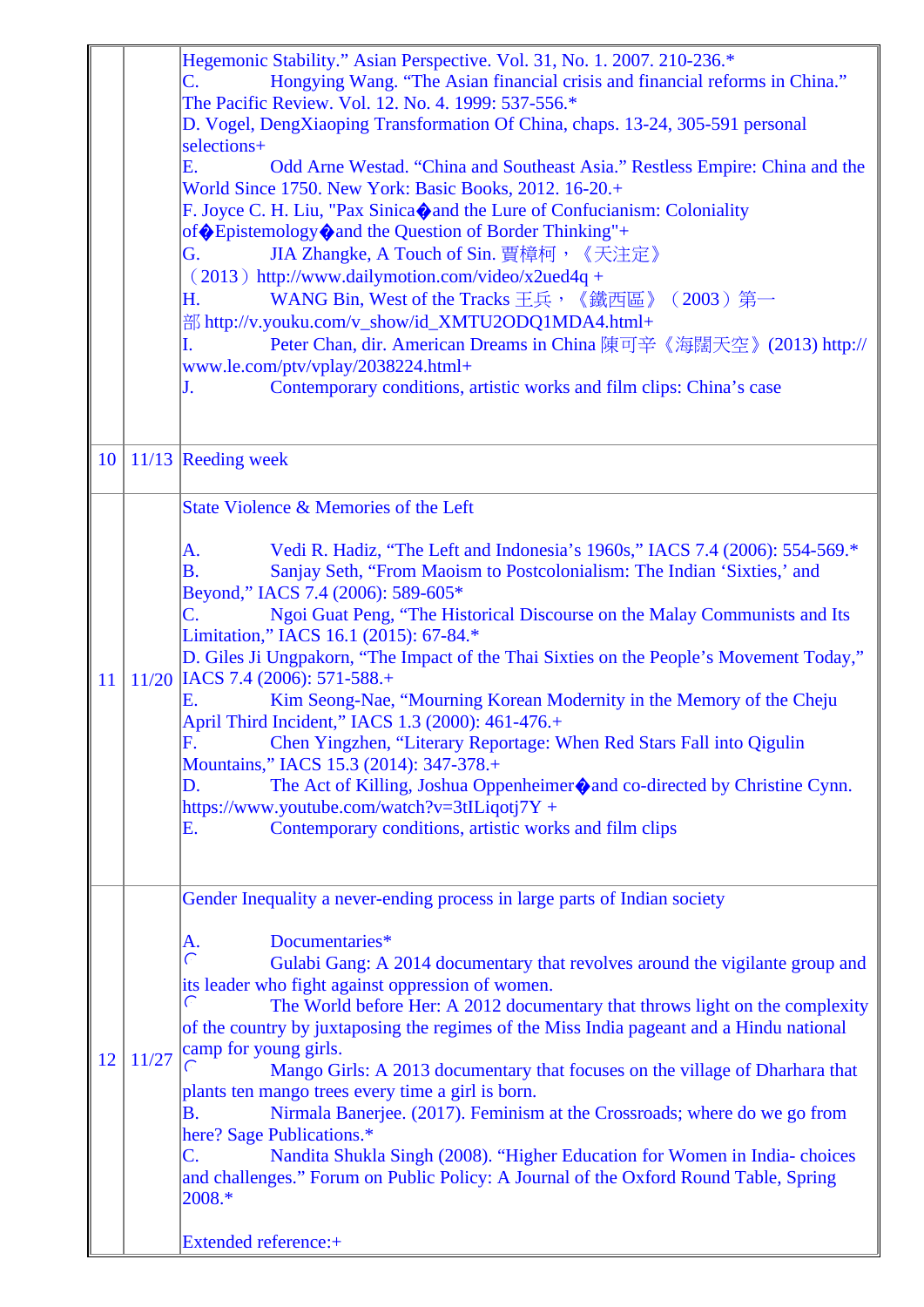|    |       | $\subset$<br>Laurie L. Patton (eds.) (2002). Jewels of Authority Women and Textual                                                                           |
|----|-------|--------------------------------------------------------------------------------------------------------------------------------------------------------------|
|    |       | Tradition in Hindu India. Oxford University Press: New York.<br>$\subset$                                                                                    |
|    |       | Srinivasan, Padma, Lee, Gary. R. (2004). The Dowry System in India: Women's<br>Attitudes and Social Change. Journal of Marriage and Family.                  |
|    |       | $\subset$<br>Michael Allen. (1982). the Hindu View of the Women. Australian National                                                                         |
|    |       | <b>University Press.</b>                                                                                                                                     |
|    |       |                                                                                                                                                              |
|    |       |                                                                                                                                                              |
|    |       | Alternative topic: The $\diamond$ 'transgender' $\diamond$ community in India.<br><b>Documentaries</b>                                                       |
|    |       | $\subset$<br>The Hijras: India's Third Gender(2001)                                                                                                          |
|    |       | $\subset$<br>India's Lady boy's (2003)                                                                                                                       |
|    |       | $\subset$<br>Mohammed to Maya also titled Rites of Passage $\Diamond$ (2012)                                                                                 |
|    |       | $\subset$<br>Call me Salma $\bigotimes$ (2009)                                                                                                               |
|    |       | $\subset$<br>Transindia-By Meera Darji                                                                                                                       |
|    |       | <b>Novel</b><br>$\subset$                                                                                                                                    |
|    |       | 'Hijras' of India written by SERENA NANDA                                                                                                                    |
|    |       |                                                                                                                                                              |
|    |       | Section III: Theoretical Considerations: What is to be done today?                                                                                           |
|    |       | <b>Biopolitics and New Imperialism</b>                                                                                                                       |
|    |       |                                                                                                                                                              |
|    |       | Michel Foucault, Society Must Be Defended (2003), pp. 1-21, 239-264. 福柯<br>A.                                                                                |
|    |       | 《必須保衛社會》,1976年1月7日,3月17日。1-37,226-247*                                                                                                                       |
|    |       | Sandro Mezzadra and Brett Neilson, "Operations of Capital." South Atlantic<br><b>B.</b>                                                                      |
| 13 | 12/4  | Quarterly. 114:1 (January 2015): 1-10.*                                                                                                                      |
|    |       | David Harvey, "Capital Bondage," "Accumulation by<br>C.                                                                                                      |
|    |       | Disposession," "Consent to Coercion," The New Imperialism. (2003) 87-212, 《新帝國                                                                               |
|    |       | 主義》,群學出版社 2008.+(Choose one chapter)                                                                                                                         |
|    |       | Biopolitics and new imperialism today<br>D.                                                                                                                  |
|    |       |                                                                                                                                                              |
|    |       |                                                                                                                                                              |
|    |       | Border Politics, Migration and Unequal Citizen                                                                                                               |
|    |       | Etienne Balibar, "World Borders, Political Borders," We, the People of Europe?<br>A.                                                                         |
|    |       | Reflections on Transnational Citizenship. (2001) Princeton and Oxford: Princeton                                                                             |
|    |       | University Press, 2004. 101-132.*                                                                                                                            |
|    |       | <b>B. Part I: THE CRIMINALISATION OF FACILITATING IRREGULAR ENTRY AND</b>                                                                                    |
|    |       | STAY AND HUMANITARIAN ASSISTANCE, IRREGULAR MIGRATION,                                                                                                       |
| 14 |       | TRAFFICKING AND SMUGGLING OF HUMAN BEINGS, 10-56*                                                                                                            |
|    | 12/11 |                                                                                                                                                              |
|    |       | B. Part II: "Interrelationship of Trafficking in Human Beings with Other Forms of Irregular<br>Migration," IRREGULAR MIGRATION, TRAFFICKING AND SMUGGLING OF |
|    |       | HUMAN BEINGS, 57-91.+                                                                                                                                        |
|    |       |                                                                                                                                                              |
|    |       | Introduction-Politics of Citizenship and Transnational Gendered Migration in<br>C.<br>East and Southeast Asia +                                              |
|    |       |                                                                                                                                                              |
|    |       | D. The Demography of East and Southeast Asia from the 1950s to the 2000s A Summary of                                                                        |
|    |       | <b>Changes and a Statistical Assessment+</b>                                                                                                                 |